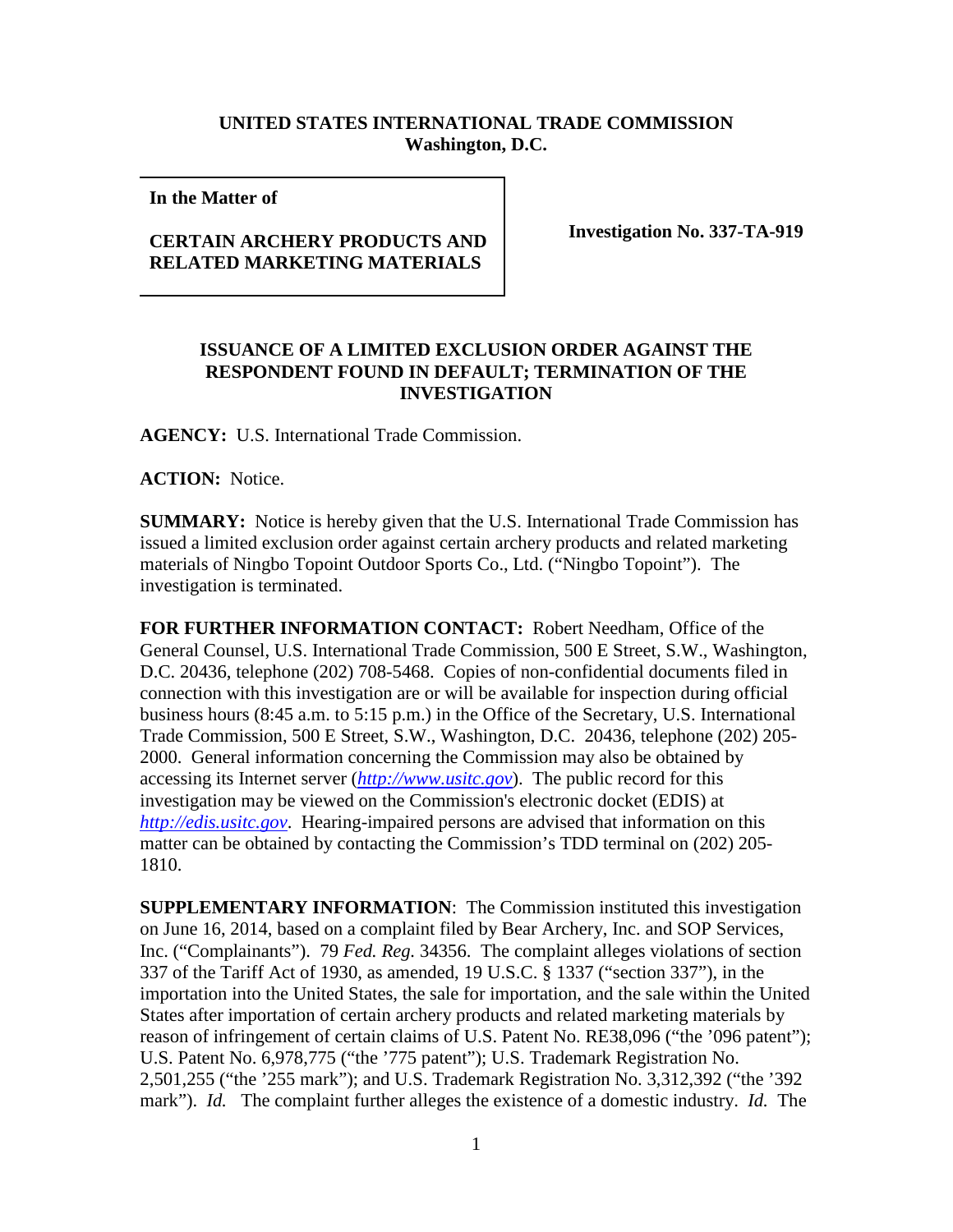Commission's notice of investigation named Ningbo Topoint as the only respondent, and indicated that the Office of Unfair Import Investigations is participating in this investigation. *Id.*

On September 2, 2014, the ALJ ordered Ningbo Topoint to show cause why it should not be found in default. *See* Order No. 10. No response to Order No. 10 was filed. On September 16, 2014, the ALJ issued an initial determination finding Ningbo Topoint in default under Commission Rule 210.16(a)(1) (19 C.F.R. § 210.16(a)(1)). *See* Order No. 11. On October 16, 2014, the Commission determined not to review the initial determination.

The Commission requested briefing from the parties and the public on the issues of remedy, the public interest, and bonding. The Commission received responsive submissions from Complainants and the Commission Investigative Attorney ("IA") on October 30, 2014, and a reply submission from the IA on November 6, 2014. The submissions agreed that the appropriate remedy is the entry of a limited exclusion order against Ningbo Topoint, that the public interest factors do not weigh against granting such a limited exclusion order, and that bonding should be set at 100 percent of the entered value of the infringing products.

The Commission finds that the statutory requirements of section  $337(g)(1)(19)$ U.S.C. § 1337(g)(1)) and Commission Rule 210.16(a)(1) (19 C.F.R. § 210.16(a)(1)) are met with respect to Ningbo Topoint. Accordingly, pursuant to section  $337(g)(1)$  (19 U.S.C. § 1337(g)(1)) and Commission Rule 210.16(c) (19 C.F.R. § 210.16(c)), the Commission presumes the facts alleged in the complaint to be true and finds that Ningbo Topoint is in violation of section 337.

The Commission has determined that the appropriate form of relief in this investigation is a limited exclusion order prohibiting the unlicensed entry of archery products and related marketing materials that are manufactured abroad by or on behalf of, or imported by or on behalf of, Ningbo Topoint that infringe one or more of claims 1-3, 6-12, and 15-38 of the '096 patent and claims 1-3, 16-22, 24-26, 29, 31, and 32 of the '775 patent, or infringe the '255 or '392 marks. The Commission has further determined that the public interest factors enumerated in section  $337(g)(1)$  (19 U.S.C. § 1337(g)(1)) do not preclude the issuance of the limited exclusion order. Finally, the Commission has determined that the bond for importation during the period of Presidential review shall be in the amount of 100 percent of the entered value of the imported subject articles of Ningbo Topoint. The Commission's order was delivered to the President and the United States Trade Representative on the day of its issuance.